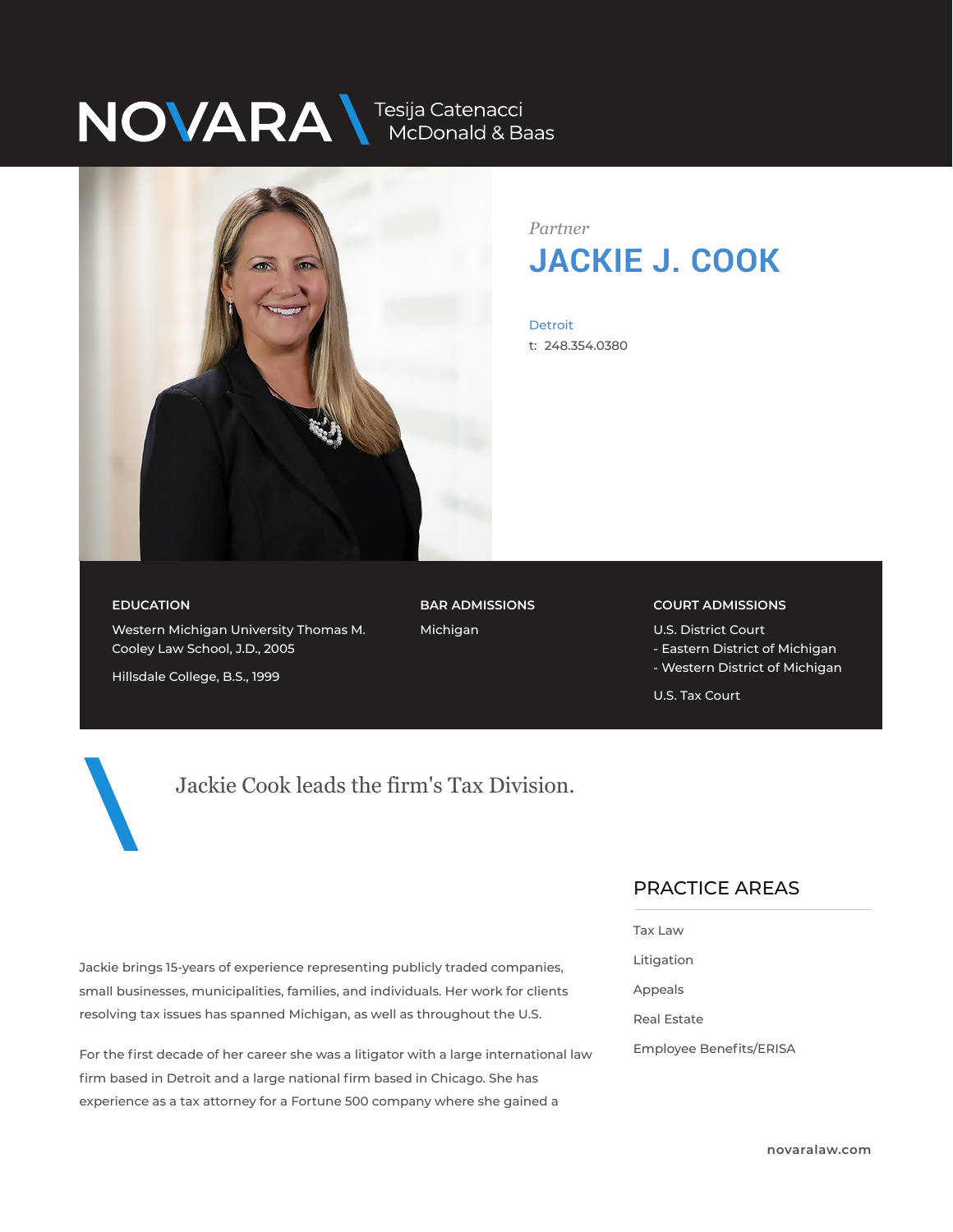# NOVARA MEDOnald & Baas

client's perspective managing litigation and advising internal corporate clients regarding corporate acquisitions, construction contracts, city income tax, state taxes, and property taxes.

Today she helps clients navigate state and local tax legal issues from planning to audit through litigation and appeals. Her diverse background includes property tax appeals, Michigan and city income tax disputes, and sales and use tax controversies. She also has worked on matters involving election law, municipal law, general commercial litigation, including contract and vendor disputes, real estate acquisitions and landlord-tenant disputes, administrative law and state and local licensing, and governmental investigations.

Jackie continues to be a leader and frequently speaks in the Michigan tax arena, having served as former chair and 10-year council member for the State Bar of Michigan's Taxation Section.

## PROFESSIONAL AFFILIATIONS

### PROFESSIONAL AFFILIATIONS

Member, Board of Directors, Michigan Women's Tax Association, 2021-present

Former Chairman and 10-year Council Member, State Bar of Michigan's Taxation Section

Former Intern, Executive Office of the Michigan Department Treasury

#### **HONORS**

Fellow, American Bar Foundation

Rising Star, *Super Lawyers*

### **COMMUNITY**

Volunteer, St. Edith Catholic School and Church

Volunteer, Northville Baseball & Softball Association

Volunteer, West Catholic Football

## **EXPERIENCE**

Given Jackie's extensive experience in state tax matters as well as writing appellate briefs, she has been sought out to write amicus briefs in matters pending before the Michigan Supreme Court and Michigan Court of Appeals.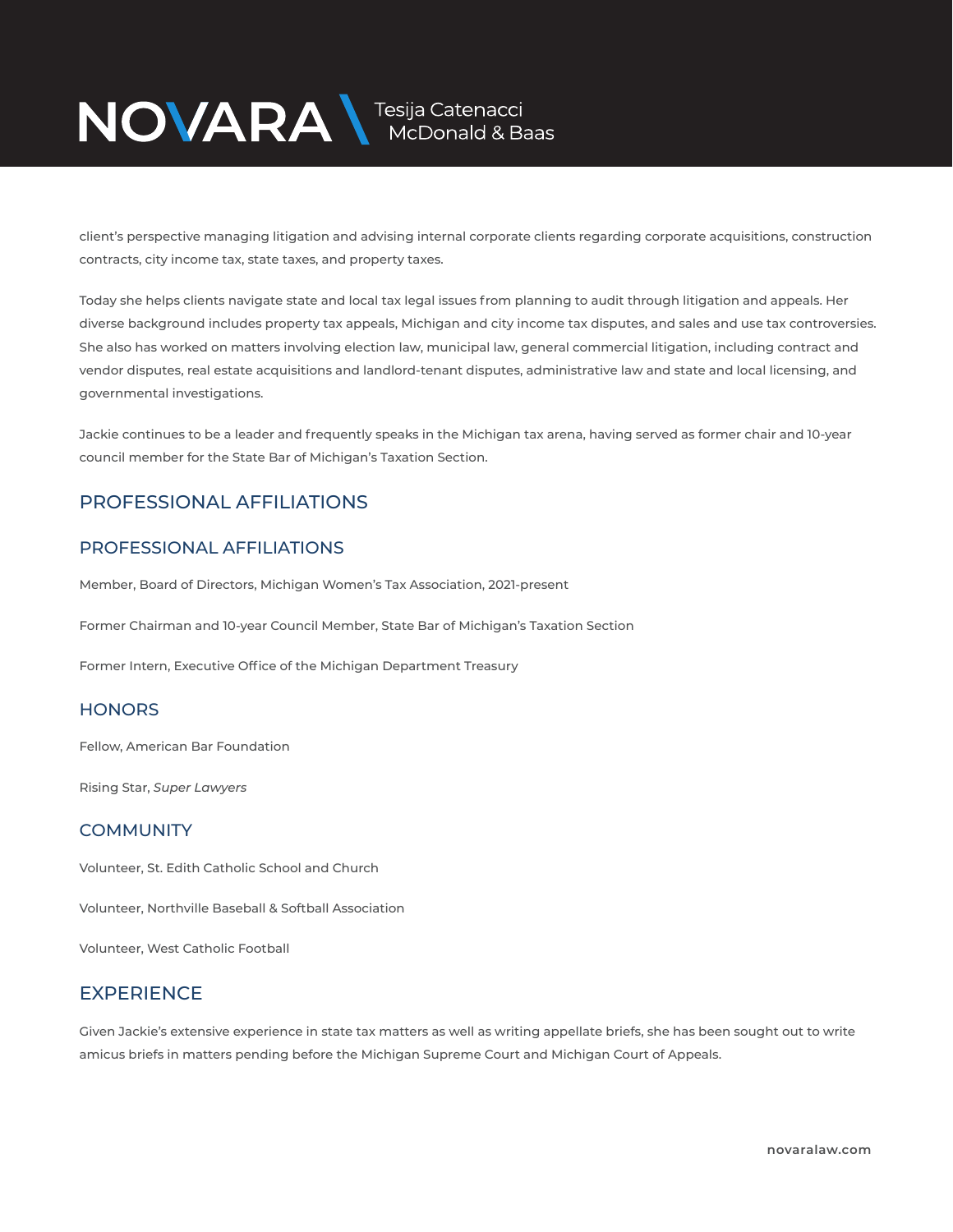# NOVARA MEDOnald & Baas

- Jackie filed an amicus brief on behalf of the State Bar of Michigan Taxation Section with the Michigan Supreme Court in *Tomra of North America v. Department of Treasury*. The Michigan Supreme Court affirmed the State Bar's position that the taxpayer's recycling machines were exempt from sales and use tax under the industrial processing exemption.
- Jackie was retained by the Software and Information Industry Association, a national leading trade association, to write an amicus brief for the Michigan Court of Appeals in *Thomson Reuters Inc. v. Department of Treasury*, in support of the taxpayer. The Court of Appeals found in favor of the taxpayer, holding that its software services were exempt from sales and use tax.

## PRESENTATIONS & PUBLICATIONS

### PRESENTATIONS

- "Tax Law Series: State Tax Controversies," ICLE Webcast, (April 5, 2022)
- "Sales & Use Tax: The Installation and Delivery Debate," MICPA Michigan Tax Conference, (November 3, 2021)
- "The Latest Update on Excise Taxes," Featured Speaker, State Bar of Michigan Taxation Section, 33rd Annual Tax Conference, Livestream (May 27, 2021)
- "Sales & Use Tax: Everything You Need to Know," MICPA Michigan Tax Conference, Livonia, MI (Nov. 2, 2017)
- "Tax Law Series: State Tax Controversies in Michigan," ICLE Webcast (2015)
- "Personal Property Cases Manufacturing Tax Reforms and What You Need to Know," MICPA, Novi, MI (November 3, 2015)
- "Round-Up of Select Recent State and Local Tax Cases," State Bar of Michigan Tax Section, 28th Annual Tax Conference, Plymouth, MI (May 21, 2015)
- "Personal Property Tax Reform: What You Need to Know Before the February 20, 2015 Personal Property Statement Due Date, " MICPA, Troy, MI (January 23, 2015)
- "Property Tax Hot Topics (Including Michigan Personal Property Tax Reform)," Michigan Tax Conference, Novi, MI (Nov. 5, 2014)
- "Tax Law Series: State Tax Controversies in Michigan," ICLE Webcast (2014)
- "Hot Topics in State Taxation," Tax Executives Institute, East Lansing (Nov. 21, 2013)
- "2013: The Year of the Michigan Supreme Court Tax Cases," MICPA Michigan Tax Conference, Novi, MI (Nov. 6, 2013)
- "Hindsight is 20-20: A Primer for New SALT Practitioners," MICPA Michigan Tax Conference, Novi, MI (Nov. 5, 2013)
- "After Hours Tax Law Series: Michigan Tax Law Update 2013," ICLE Webcast (2013)
- "Communicating to Yes," Michigan Women's Tax Association Annual Conference, Novi, MI (Oct. 21, 2013)